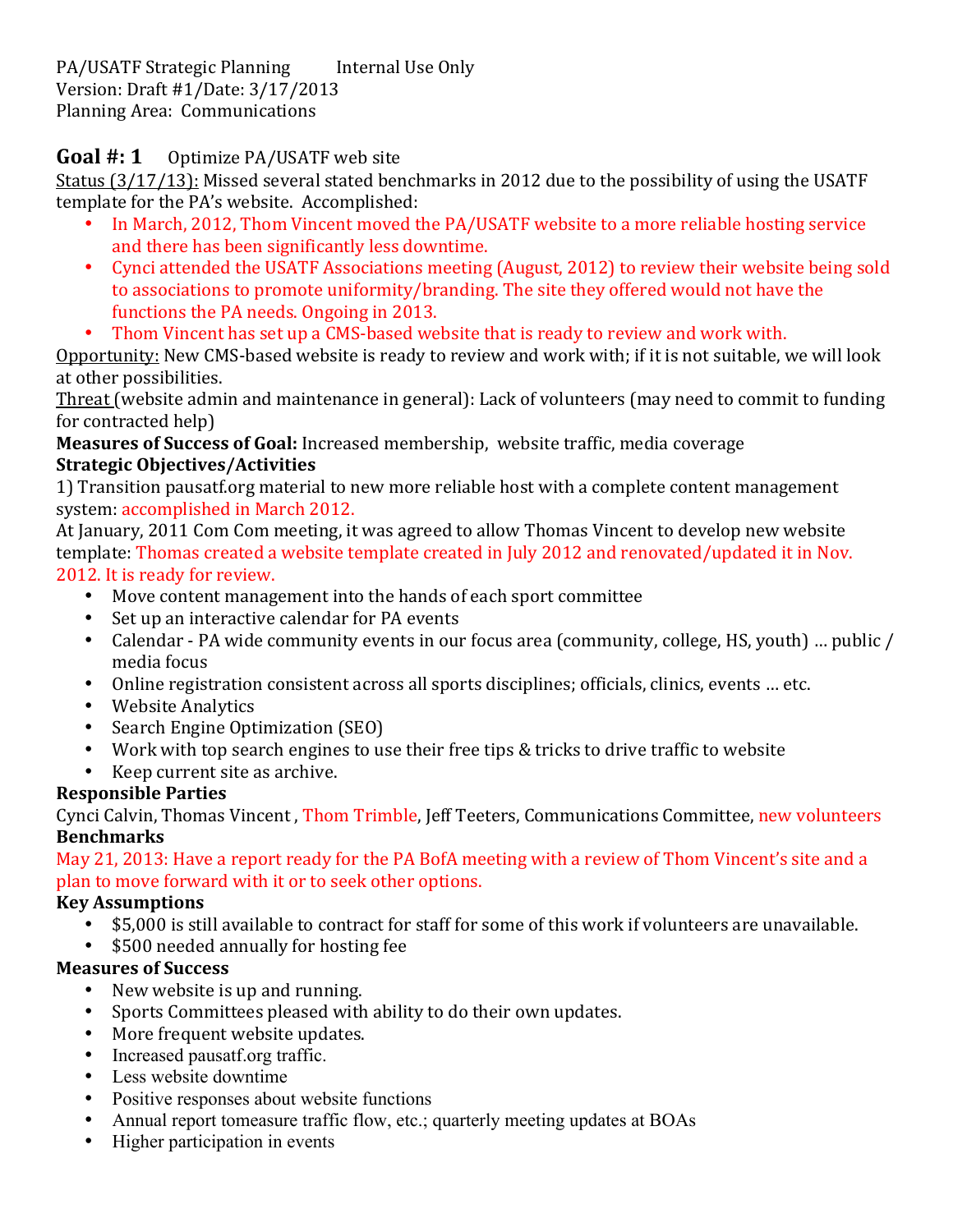PA/USATF Strategic Planning Internal Use Only Version: Draft #1/Date: 3/17/2013 Planning Area: Communications

**Goal #: 2** Promote PA events and programs in order to make our sports more attractive to the public and to athletes

Status  $(3/17/13)$ : Facebook page has become much more active and there have been more news submissions to the pa website. Other than that, there has been very little progress with this rather extensive list of objectives. As Communications Committee Chair I take responsibility. Other time commitments have gotten in the way of me being more proactive.

Opportunities: Revitalize the Communications Committee; prioritize the list below.; Dave Shrock expressed an interest in sending an eNewsletter to the PA membership once or twice a year. Threat: Lack of volunteers

**Measures of Success of Goal:** increased membership; increased website traffic, increased media coverage

# **Strategic%Objectives/Activities:**

Print media:

- Get local print media people to re-engage in promoting our events
- Better use of Cal Track & Running News
- Network with Youth Runner
- Publicize our top performing athletes.
- Need unique, less time sensitive material: against all odds, how-tos, profiles
- Need more photos

## Pausatf.org:

- More athlete bios on pausatf.org sports discipline pages
- Promote new "club corner"
- Publicize PA athlete success stories

## Social Networking

- Have elite athletes create blogs that we can promote on our website
- Instigate social media opportunities (tweeting, blogging, forums, Facebook)

## Email:

- PA Membership broadcast e-mail in a newsletter
- Encourage each sports committee to use the Constant Contact email service.

## **Responsible%Parties**

Communications Committee and interested PA volunteers.

## **Benchmarks**

Communication Committee meeting to proceed with a committee revitalization process: April 23, 2013. **Key Assumptions** 

We will be able to acquire additional volunteer and/or paid staff; If there is an insufficient pool of volunteers to assist with achieving these goals, a plan to hire staff would need to be developed.